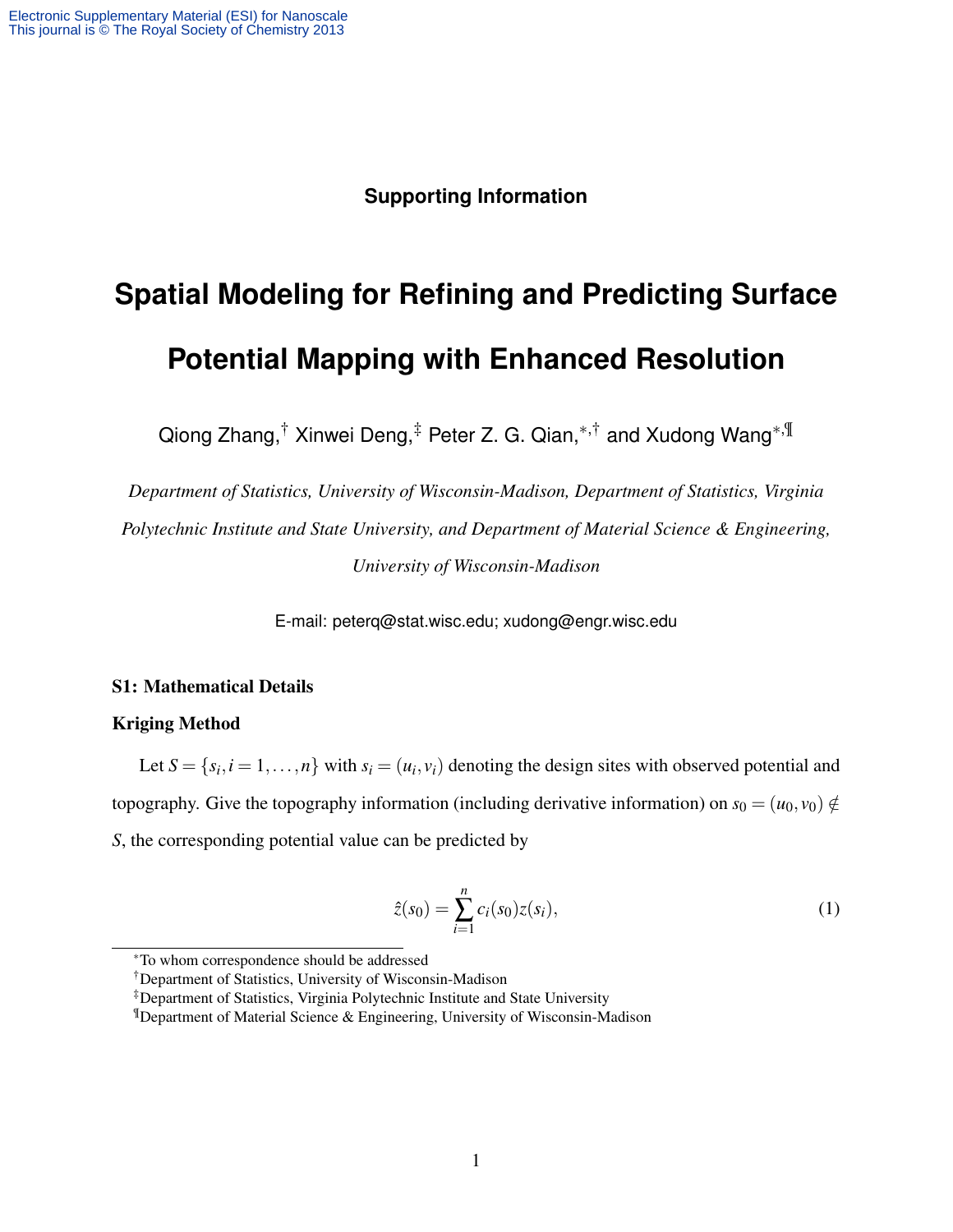where the  $c_i(s_0)$ s are calculated by minimizing

$$
E\left[\sum_{i=1}^{n}c_{i}(s_{0})z(s_{i})-z(s_{0})\right]^{2} s.t. E\left[\sum_{i=1}^{n}c_{i}(s_{0})z(s_{i})\right] = E[z(s_{0})].
$$
\n(2)

By solving (3), we have

$$
\hat{z}(s_0) = \hat{\mu} + g(s_0)^\top \hat{\beta} + v_{s_0}^\top V_D^{-1} \{ Z_D - \hat{\mu} - G_D \hat{\beta} \},
$$
\n(3)

where

$$
Z_D = \{z(s_1), \ldots, z(s_n)\}^\top \text{ and } G_D = \left(g(s_1)^\top, \ldots, g(s_n)^\top\right)^\top,
$$
  

$$
v_{s_0} = \left\{\text{cov}\{\varepsilon(s_0), \varepsilon(s_1)\}, \ldots, \text{cov}\{\varepsilon(s_0), \varepsilon(s_n)\}\right\}^\top,
$$
  

$$
(V_D)_{ij} = \text{cov}\{\varepsilon(s_i), \varepsilon(s_j)\}, \text{ for } i, j = 1, \ldots, n
$$

and  $\hat{\mu}$  and  $\hat{\beta}$  are generalized least squares estimates for  $\mu$  and  $\beta$ . The covariance parameters  $\theta_u$ ,  $\theta$ <sup>*v*</sup> and  $\sigma$ <sup>2</sup> are estimated by maximizing the liklihood function.

#### Derivative Approximation

The derivative  $\partial x / \partial u$  is estimated though the five points method<sup>1</sup>

$$
\frac{\partial x(u_i, v_j)}{\partial u} = \frac{-x(u_{i+2}, v_j) + 8x(u_{i+1}, v_j) - 8x(u_{i+1}, v_j) + x(u_{i-2}, v_j)}{12(u_i - u_{i-1})}.
$$

Similarly, we can estimate  $\partial x/\partial y$ . Since the derivative estimation of the edge can not be achieved, we cut out points measured on  $u_1$ ,  $u_2$ ,  $u_{255}$  and  $u_{256}$  or  $v_1$ ,  $v_2$ ,  $v_{255}$ , and  $v_{256}$ . Then the model region shrinks to  $252 \times 252$  grids.